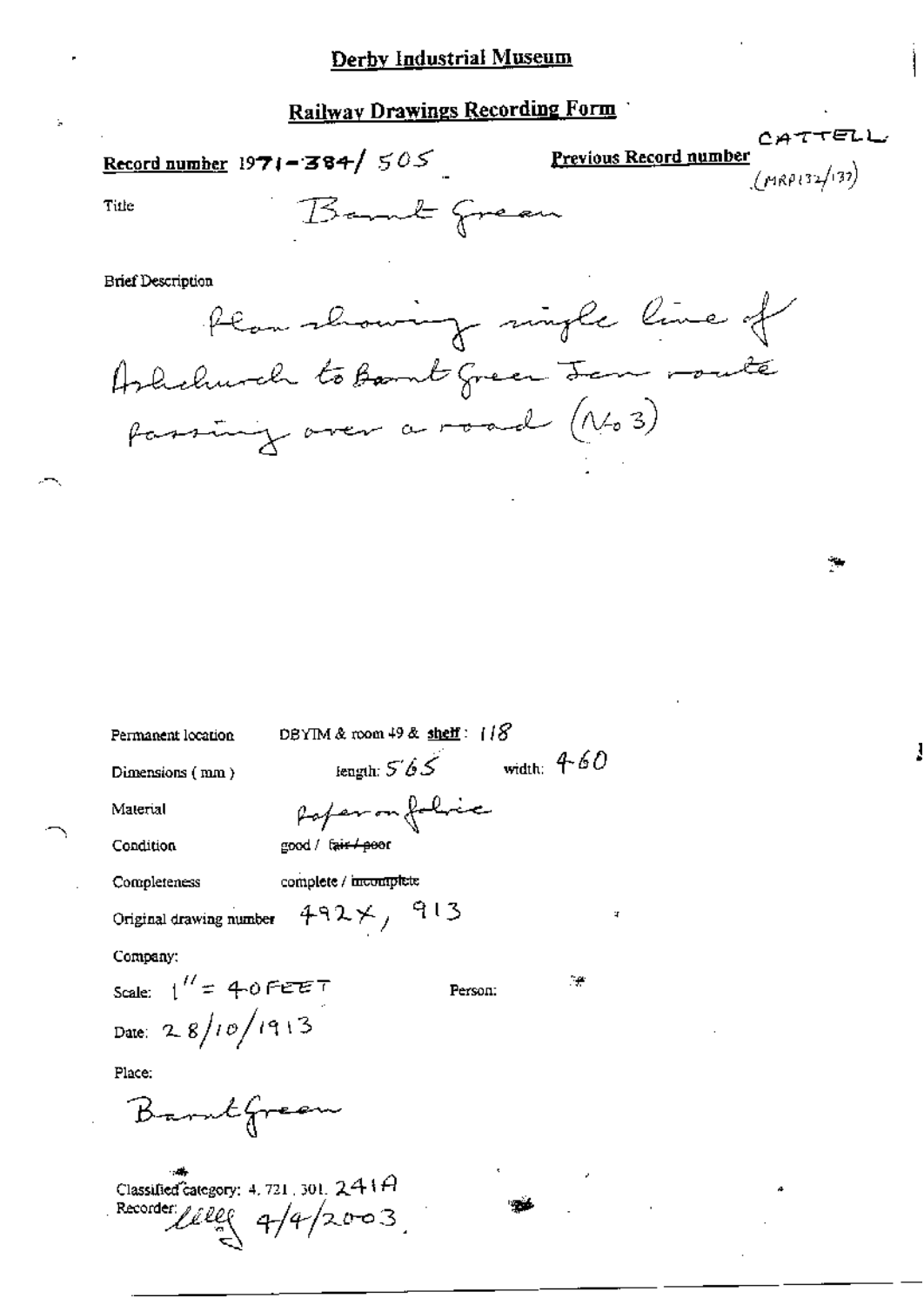$Record number 1971 - 384/624.30$ </u>

 $OATTGL$ <br>Previous Record number  $0.527$ 

Title

Plan of route showing tracks, roads, **Brief Description** baildings, watercourses, fields and landowners County of Worcester. Armich & Alverdurch. Clintiana Dovis. Exclariational Commissioner Charles Show, FSPWolferson, Edward Hicks Samuel Grigg, Lord Windsor. Tosoph Herdman the Elder. Lady Homet Clive. Baroners Windows, Lord Amburst, John Drummond. Function auto Birmingham/ Gloventer route @ Book Green DBYIM & room 49 & shelf: [2] Permanent location length:  $315$ width:  $54-$ O Dimensions (mm) Material Peter Condition good / fair / poor Completeness complete / incomplete Original drawing number  $SHEET3O$ Company: MR Scale:  $\binom{n}{2}$  chain Person: Date: Place:  $kmP-ONR$ Barnt Green Station

Classified category: 4, 721, 301. 24 | A Recorder:  $14/11/2003$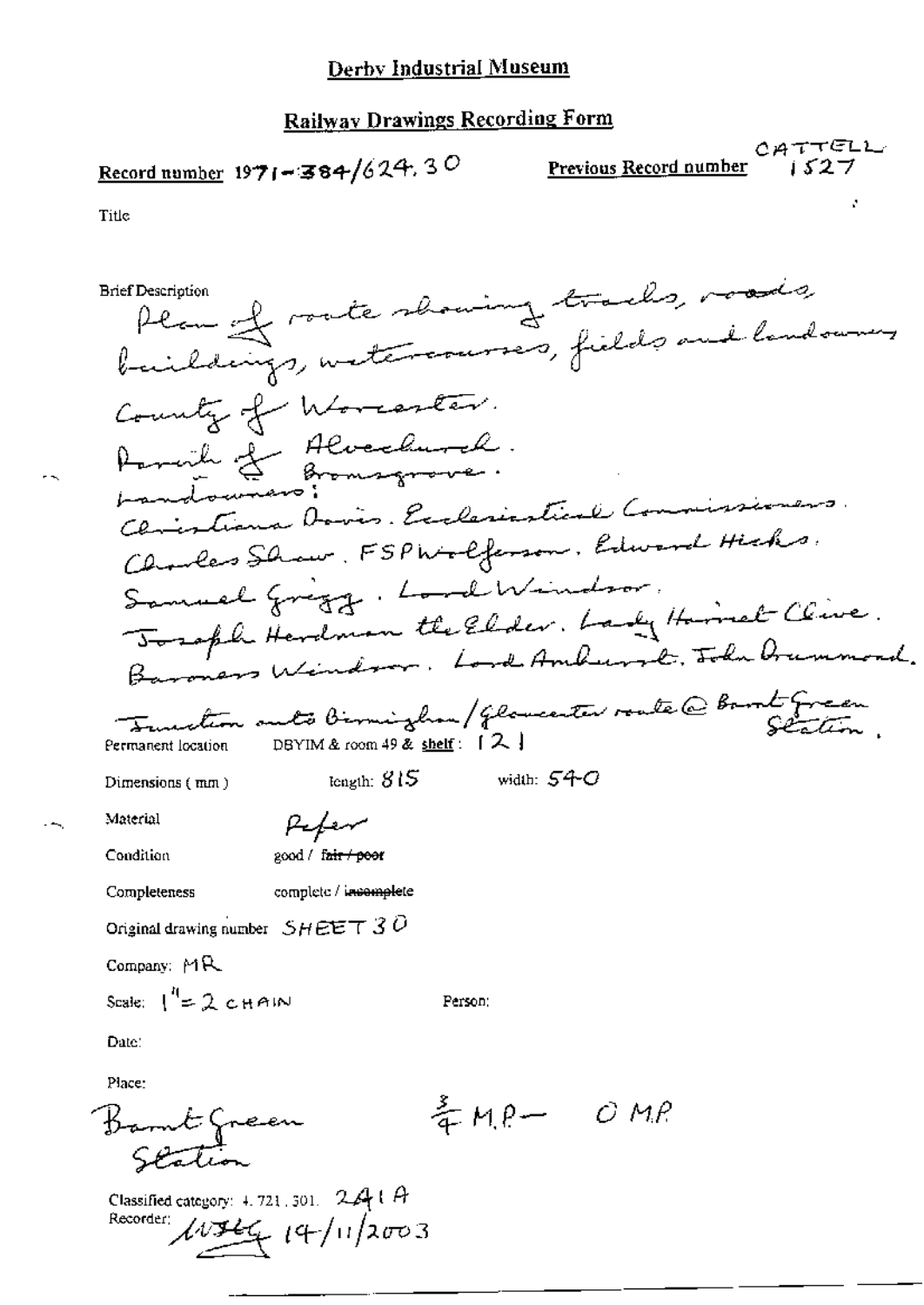# Record number  $1971 - 384/624$ , 29

CATTELL<br>Previous Record number 1527

Title

Plan of route showing tracks, roads, **Brief Description** buildings, watercourses, fields and londowing County of Worcester. Parcile of Alverdamal . bandoumers: Baronars Windsor. Elizabeth Dyke, Ecclesiastical Commissioners John Rearman. Christiana Davis. Bronogrove UDC. Passesover Worcester & Birmingham Canal. DBYIM & room 49 & shelf:  $\{2, \}$ Permanent location length:  $815$ width:  $S4C$ Dimensions (mm) Material Pefer Condition good / fair / poer Completeness complete / incomplete Original drawing number  $SHEET$  29 Company: MR Scale:  $\int_{0}^{1} = 2 cH A W$ Person: Date: Place:  $15 Me-7 Me$ 

Classified category: 4, 721, 301. 241 ft  $10346$   $(4/11)2003$ Recorder: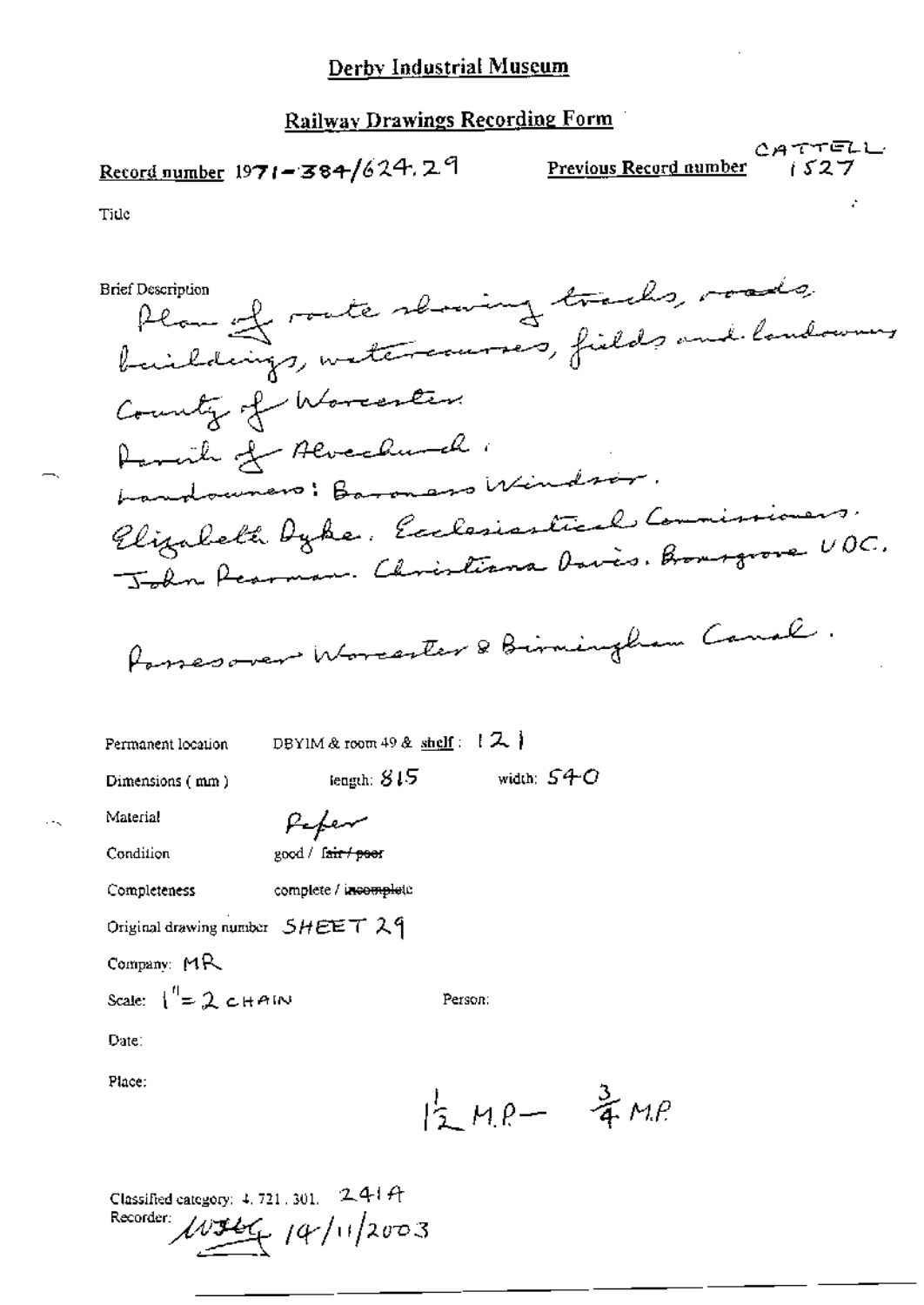Record number 1971-384/624.28

Previous Record number

Title

**Brief Description** 

Alan of route showing tracks, roads, baildings, watercourses, fields and landowners County of Worcester. Parink Le Futuallo Colleg (Formerly Riverkof Fardeligy) Baroness Windsor. Bromsgrove UDC

width:  $54 \sigma$ 

Station, riding, goods shed.

Permanent location

DBYIM & room 49 & shelf:  $(2)$ 

length:  $815$ 

Dimensions (mm)

Paper

Condition

Material

good / fair / poor

Completeness complete / incomplete

Original drawing number  $SHEET$   $\lambda 8$ 

Company:  $MR$ 

Scale:  $\int_{0}^{\pi} 2 \text{cm}^2$ 

Person:

Date:

Place:

 $24MP - 12MP$ Alvechurch Station

Classified category: 4, 721, 301,  $2.41A$ Recorder  $\mu$  19/11/2003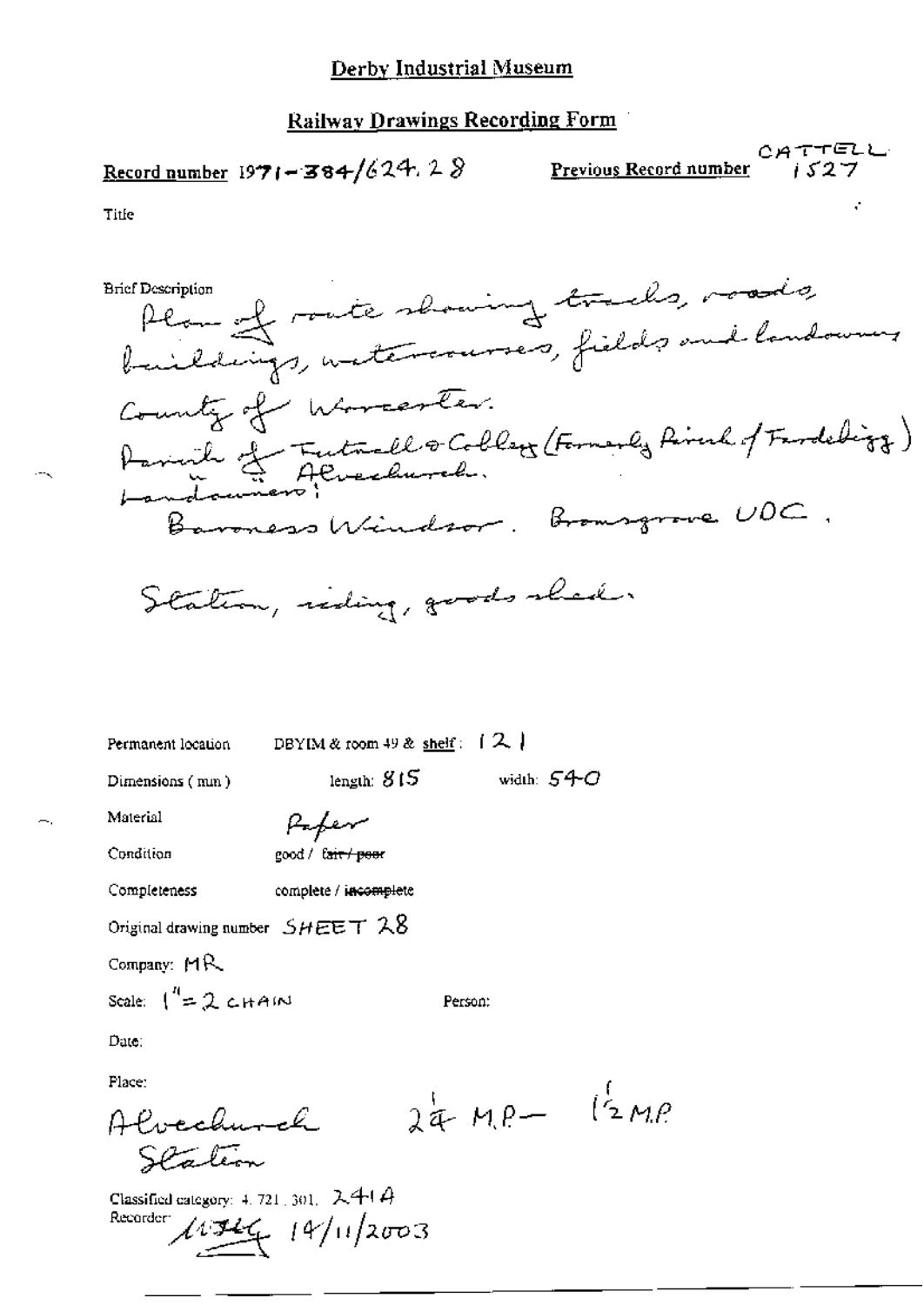# Record number 1971-384/624.27

CATTELL<br>Previous Record number  $S27$ 

Title

Plan of rate showing tracks, roads, **Brief Description** County of Warrenter. Parisich of Tutuall & Colley (Formerly Parish of Fardeling) Landouners: Boromers Windsor. Bromsgroves R.D.C.

DBYIM & room 49 & shelf:  $12$ Permanent location

Dimensions (mm)

length:  $815$ 

width:  $S4C$ 

Person:

Peper

Condition

Material

good / fair / poer

Completeness complete / incomplete

Original drawing number  $SHEET$  2 7

Company:  $MR$ 

Scale:  $\int_0^R = 2$  chain

Date:

Place:

 $3 MP - 24 MP$ 

Classified category: 4, 721, 301, 241A Recorder:  $19/11/2003$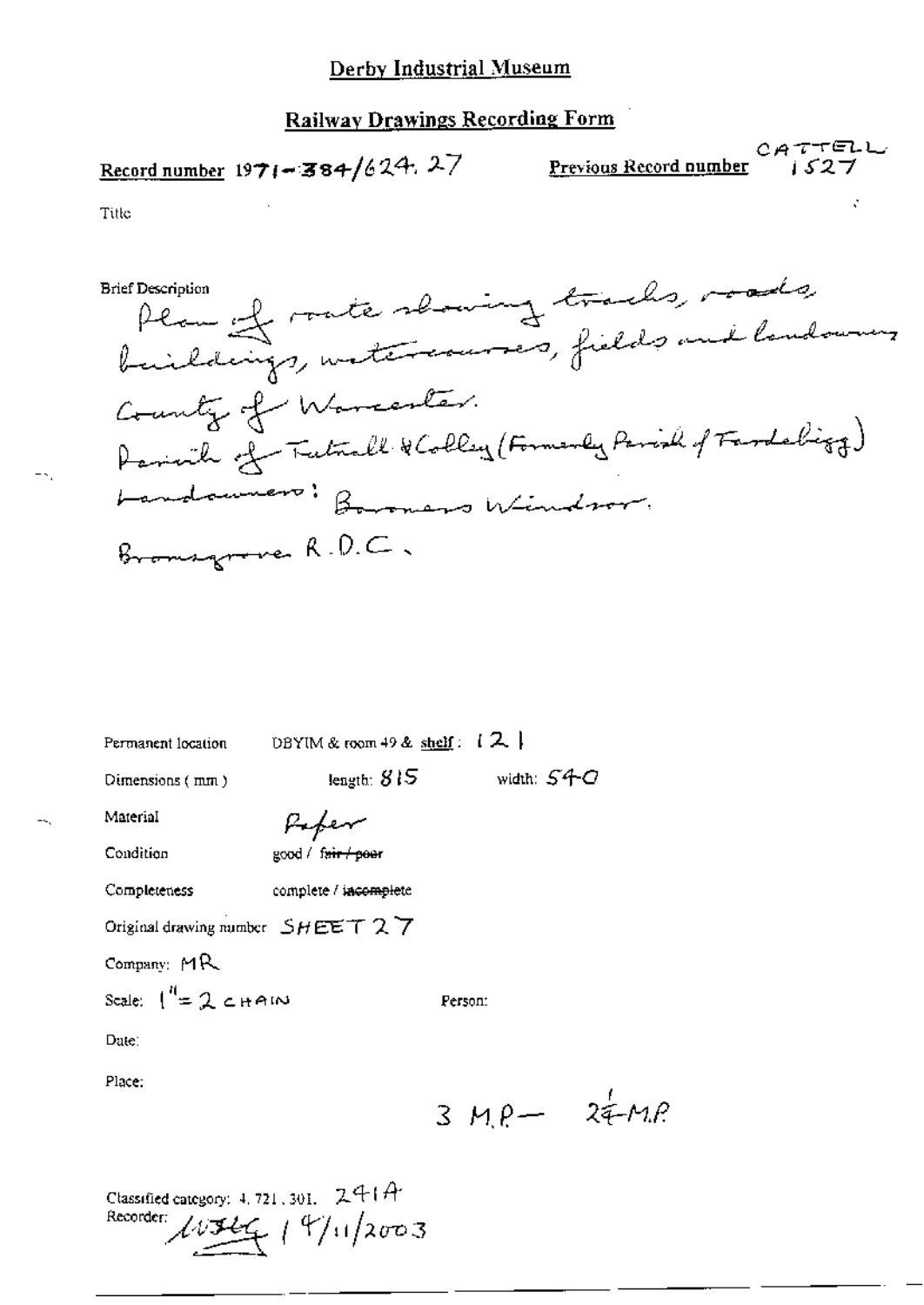## Railway Drawings Recording Form

# Record number 1971-384/624.26

 $O$ *ATTELL*<br>Previous Record number 1527

Title

Plan of route showing tracks, roads, **Brief Description** County of Worcester Parish of Futuall & Collegy (Formerly Parish of Fardelizy) handommens Barners Window.

Permanent location

DBYIM & room 49 & shelf:  $[2]$ 

Dimensions (mm)

(ength:  $815$ 

Condition

Material

Paper good / fair / poor

Completeness

complete / incomplete

Original drawing number  $SHEET \, 2.6$ 

Company: MR

Scale:  $\int_{0}^{q} = 2 c H A M$ 

Date:

Place:

 $34.49 - 3.42$ 

Ретзол:

width:  $54-*C*$ 

Classified category: 4, 721, 301,  $241A$ Recorder  $43/14/11/2003$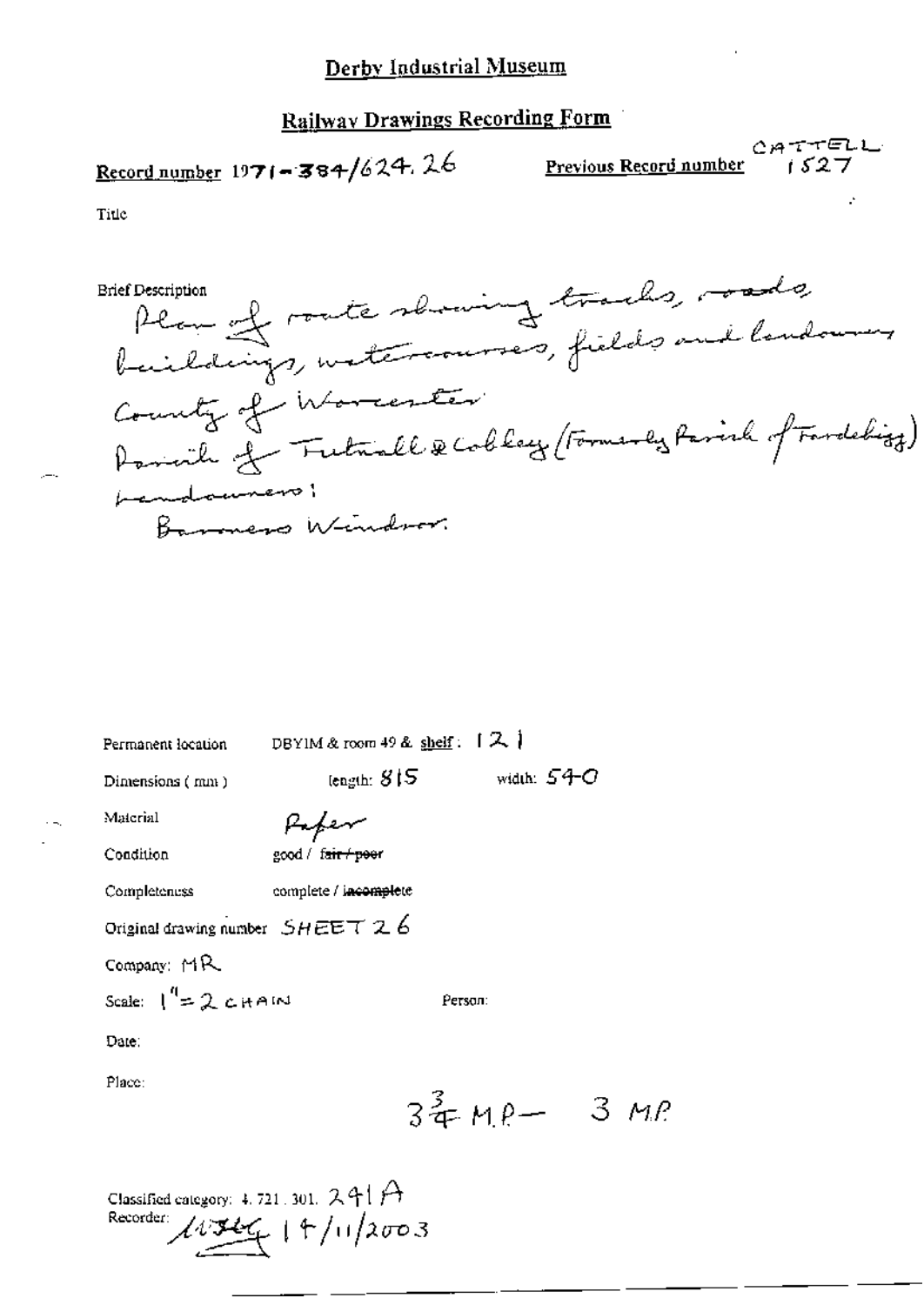# Railway Drawings Recording Form

# Record number 1971-384/624.25

CATTELL<br>Previous Record number 1527

Title

Plan of rate showing tracks, roads, **Brief Description** County of Worcanter Acreit Ledditch (Formerly Parcil of Fardebiog) BoronersWindow. John Fmillward.

goodbanks ording.

Permanent location

DBYIM & room 49 & shelf:  $[2]$ 

length:  $815$ 

Dimensions (mm)

Paper

Condition

Material

good / fair / poor

complete / incomplete

Completeness

Original drawing number  $SHEET 25$ 

Company: MR

Scale:  $1^4$  = 2 c HAIN

Date:

Place:

Redditch

 $4\frac{1}{2}MP - 3\frac{2}{3}MP$ 

width:  $S4C$ 

Person:

Classified category: 4, 721, 301,  $241A$ Recorder:  $19/11/2003$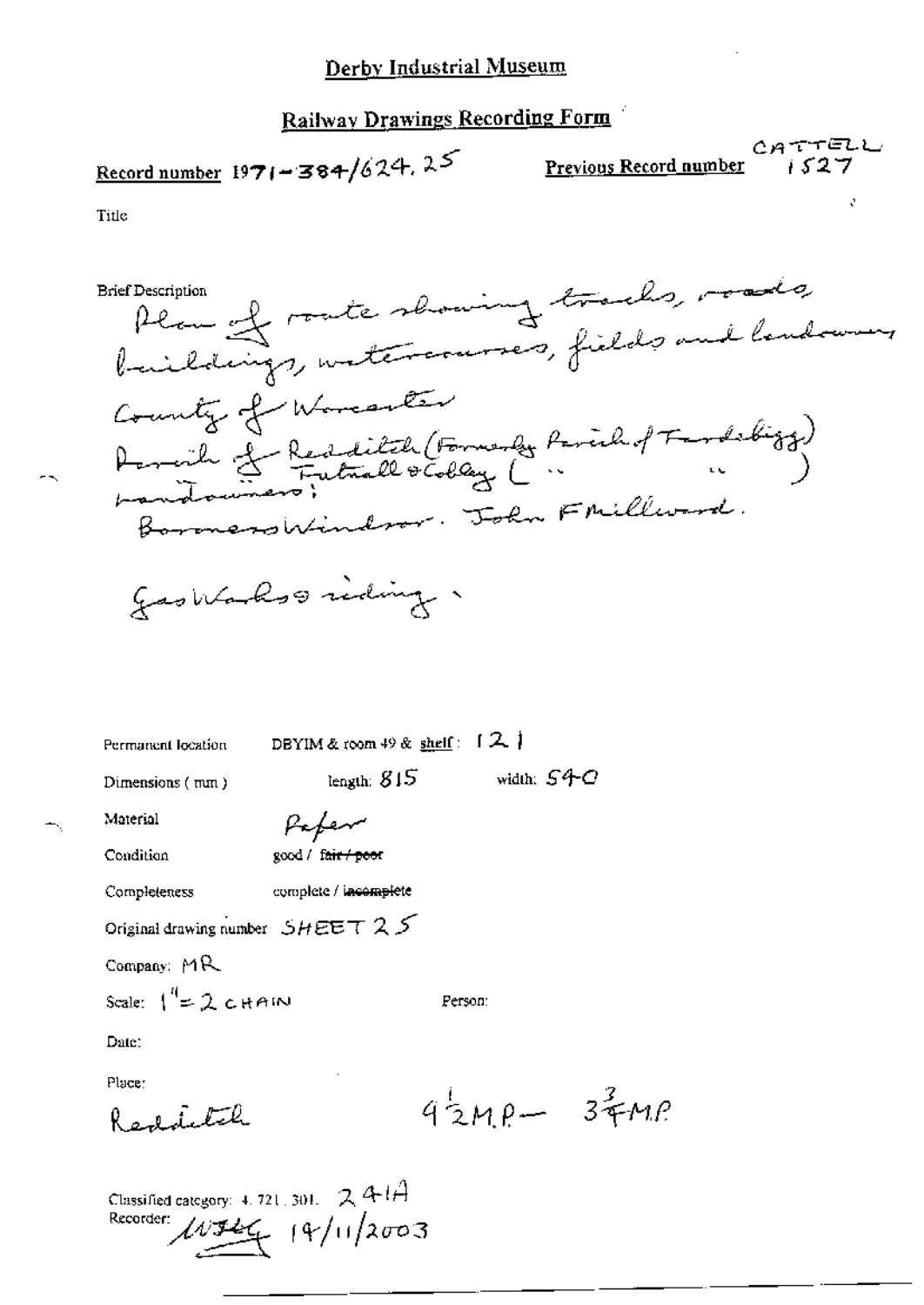#### **Railway Drawings Recording Form**

Record number 1997-5/665

Previous Record number MRP132/745

Title

÷.

REDOITCH RAILWAY

PROPOSED IUNCTION AT BARNT GREEN

**Brief Description** 

Permanent location DBYIM & room 49 & shelf:  $9/$ length:  $\sqrt{2}$  (O width:  $660$ Dimensions (mm) Paper on fabric Material good/fair/poor weller damage. Condition complete / incomplete Completeness  $7378$ Original drawing number Company. Pi R Scale:  $1'' = 40$   $\epsilon \in \mathbb{Z}$  T Person: Date: July 16, 1859 Place: Redditch Classified category: 4, 721, 301, 2, 4-1 A Recorder: 18/12/1998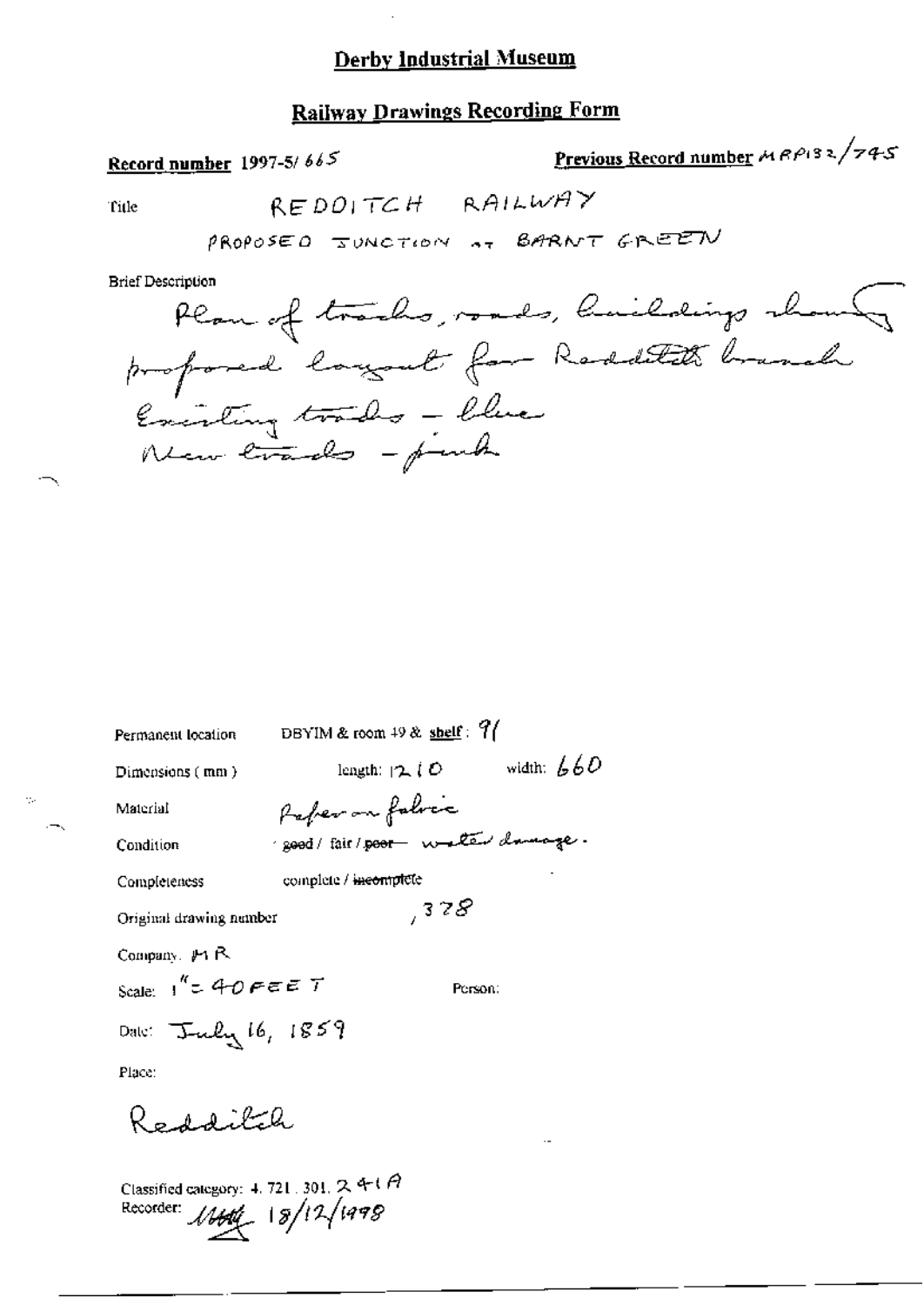## **Railway Drawings Recording Form**

Record number 1997-5/ $+5$ , 1

Previous Record number  $MRP/32/3$  7

Title

Redditch

**Brief Description** 

Plan of embandement shridge over river. Single track. Bridge 18 rear Gastbooks.

| Permanent location                              | DBYIM & room 49 & shelf: $55$              |
|-------------------------------------------------|--------------------------------------------|
| $Dimensions$ (mm)                               | ككك :width<br>length: $\{2,  \mathcal{O} $ |
| Material                                        | Paperon folice                             |
| Condition                                       | good / <del>fair / poor</del>              |
| Completeness                                    | complete / incomplete-                     |
| Original drawing number $X \vee U \cup I \leq$  | 567                                        |
| Company: M. R.                                  |                                            |
| Scale: $1^{\frac{1}{4}} = 4 + 66^{\frac{1}{4}}$ | Person:                                    |
| Date:                                           |                                            |
|                                                 |                                            |

Place:

Redditch

Classified category: 4, 721, 301,  $2$ , 4-1 $A$ Recorder:<br>Recorder: *MML*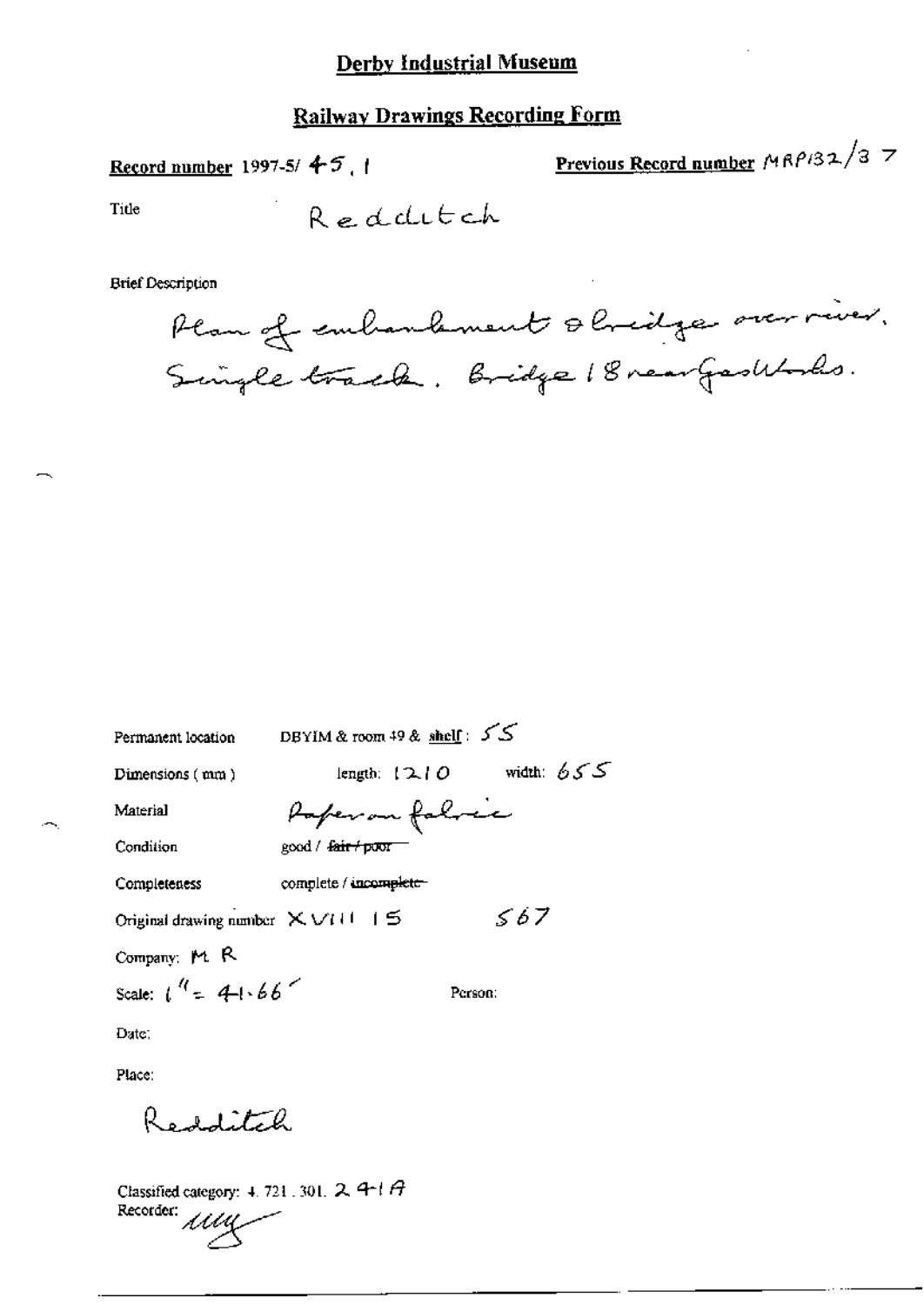Previous Record number  $MRP/32/37$ Record number 1997-5/45, 2 - 45, 5

Title

 $\sim$ 

**Brief Description** 

 $\mathcal{L}^{\text{max}}$ 

| Permanent location                        | DBYIM & room 49 & shelf : 5 5 |              |
|-------------------------------------------|-------------------------------|--------------|
| Dimensions $(mn)$                         | length: $560$                 | width: $370$ |
| Material                                  |                               |              |
| Condition                                 | Tracing pofer                 |              |
| Completeness                              | complete / incomplete         |              |
| Original drawing number $\sum U_{ii}$ / 5 | 567                           |              |
| Company: $\mathsf{P}(\mathsf{R})$         |                               |              |
| Scale: $1'' = 4 + 66$                     | Person:                       |              |
| Date:                                     |                               |              |
|                                           |                               |              |

Place:

Redditch

Classified category: 4.721.301. 241 A<br>Recorder:<br> $\text{UU} \times 18/12$  (9/12/1998)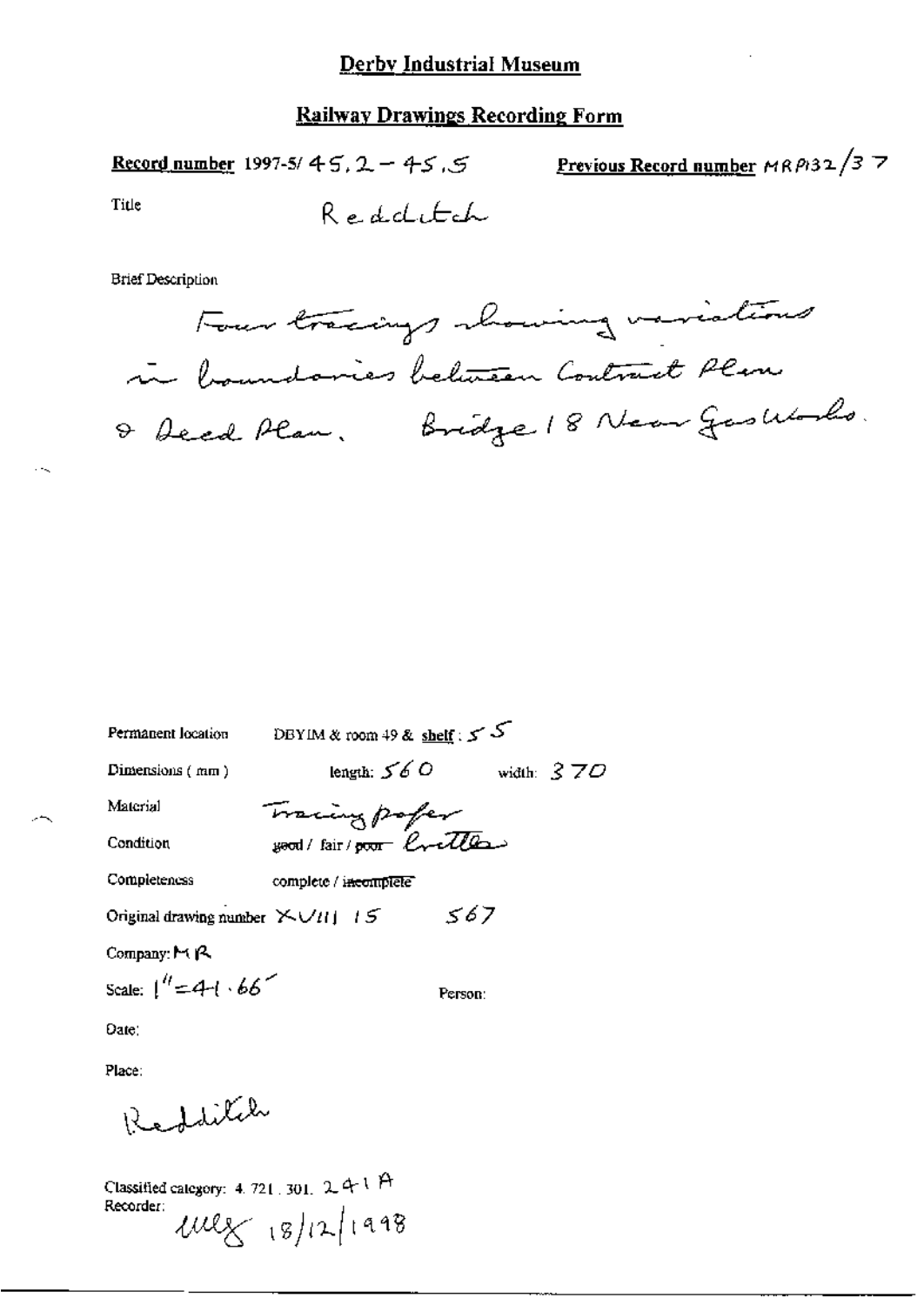# **Railway Drawings Recording Form**

Record number 1971-384/374-1

Previous Record number

CATTELL  $1240$ 

Title

MIOLANO RAILWAY  $s$  $\epsilon$ ssion 1909 PLAN OF ADDITIONAL LANDS AT REDDITCH

**Brief Description** 

Permanent location

DBYIM & room 49 & shelf: {IS

Dimensions (mm)

length:  $755$  width:  $520$ 

Material Condition

Paper good / fair + poor -

complete / incomplete

Original drawing number

Company:  $M$ R

Completeness

Scale:  $1'' = 500'' = 41.66$ FEET

Person:

Date: Nov 1908

Place:

Redditch

Classified category: 4, 721, 301, 2, 444  $\theta$  $\mu$ y 2/8/2002 Recorder: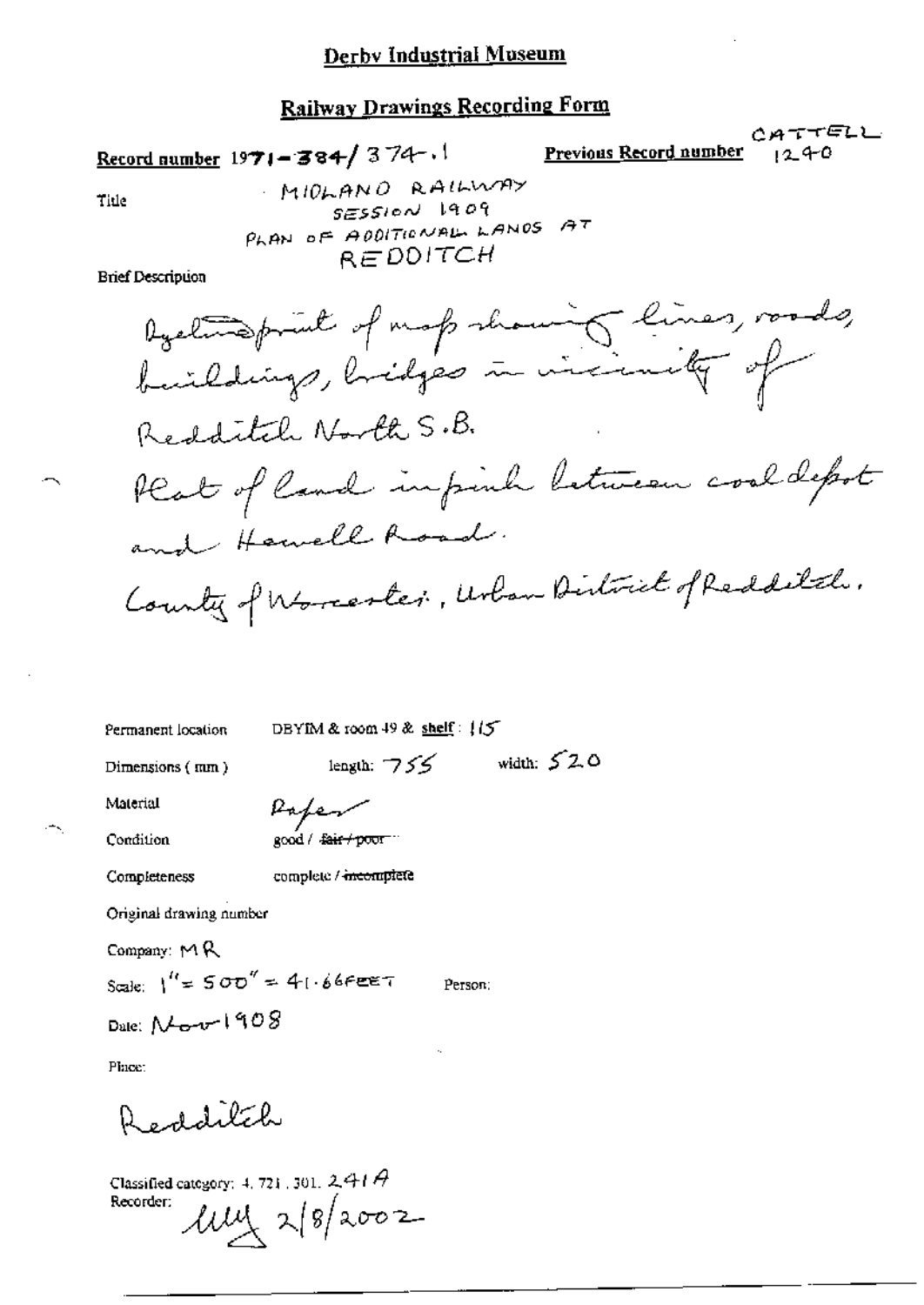| <u>Railway Drawings Recording Form</u>                                               |
|--------------------------------------------------------------------------------------|
| CATTELL<br><u>Previous Record number</u><br>Record number $1971 - 384/374.2$<br>1273 |
| $-$ REDDITCH<br>Title                                                                |
| Purchase of Metropolitan Works                                                       |
| <b>Brief Description</b>                                                             |
| County of Worcester.<br>Parink of Redditch formerly farish of Tardebirg              |
| Plan of route from Redditch Station to                                               |
|                                                                                      |
| roads, valercourses.                                                                 |
| aveca, inpinto, covers readle factory at                                             |
| end of goods riding.                                                                 |
| Royal Enfield Cycle Works as Lacent.                                                 |
|                                                                                      |
| DBYIM & room $49$ & shelf: $115$<br>Permanent location                               |
| width: $535$<br>length: $S \n\sigma$<br>Dumensions $(mn)$                            |
| Material                                                                             |
| Condition<br>good / feir / poor                                                      |
| Completeness<br>complete / ipco <del>mplete .</del>                                  |
| 16<br>Original drawing number $SHEET$ $7.24$ ,                                       |
|                                                                                      |

Company:

Ä,

Ж

Scale:  $1^{\prime\prime}$  = 2 c<sub>r</sub> + A IN

Person:

Date: 5 Quet 1907

Place:

 $54MP - 42MP$ Redditch

 $\bar{z}$ 

Classified category: 4.721.501.241A<br>Recorder:  $\mu$ <br> $\mu$   $\approx$   $\frac{1}{2}$   $\approx$   $\frac{1}{2}$   $\approx$   $\frac{1}{2}$